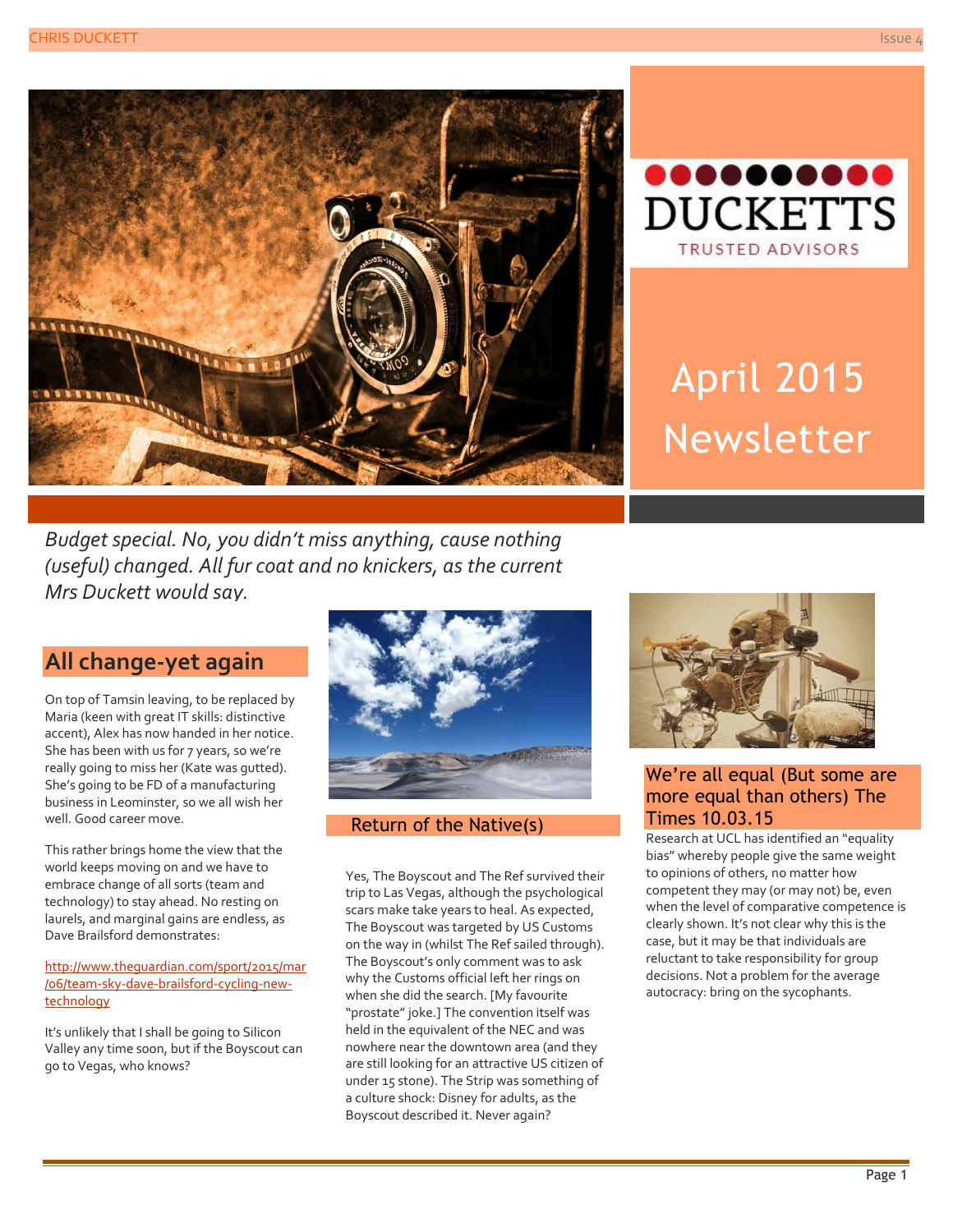### **Paying the right Tax**

The forthcoming election has prompted lots of articles in the technical press about "fair" levels of tax. I'm not old enough to remember a 98% marginal rate on investment income, but Dad certainly is. Part of the problem is that the rules are just too complex. Ludicrously so. And the tax planning world has traditionally run things around HMRC, a situation that has been remedied by sweeping changes – the introduction of a General Anti Avoidance Rule (GAAR) and the requirement to pay tax upfront. Its one thing for the politicians to determine tax rates and reliefs, but quite another to deal…

#### **Disclaimer**

Empire Magazine ran an item on the 23 greatest put-downs in movie history. Unfortunately, none of them are suitable for a family newsletter. So I've dug out the comment made by the current Mrs Duckett at the end of our first date:

"I've had a nice time, but this wasn't it"